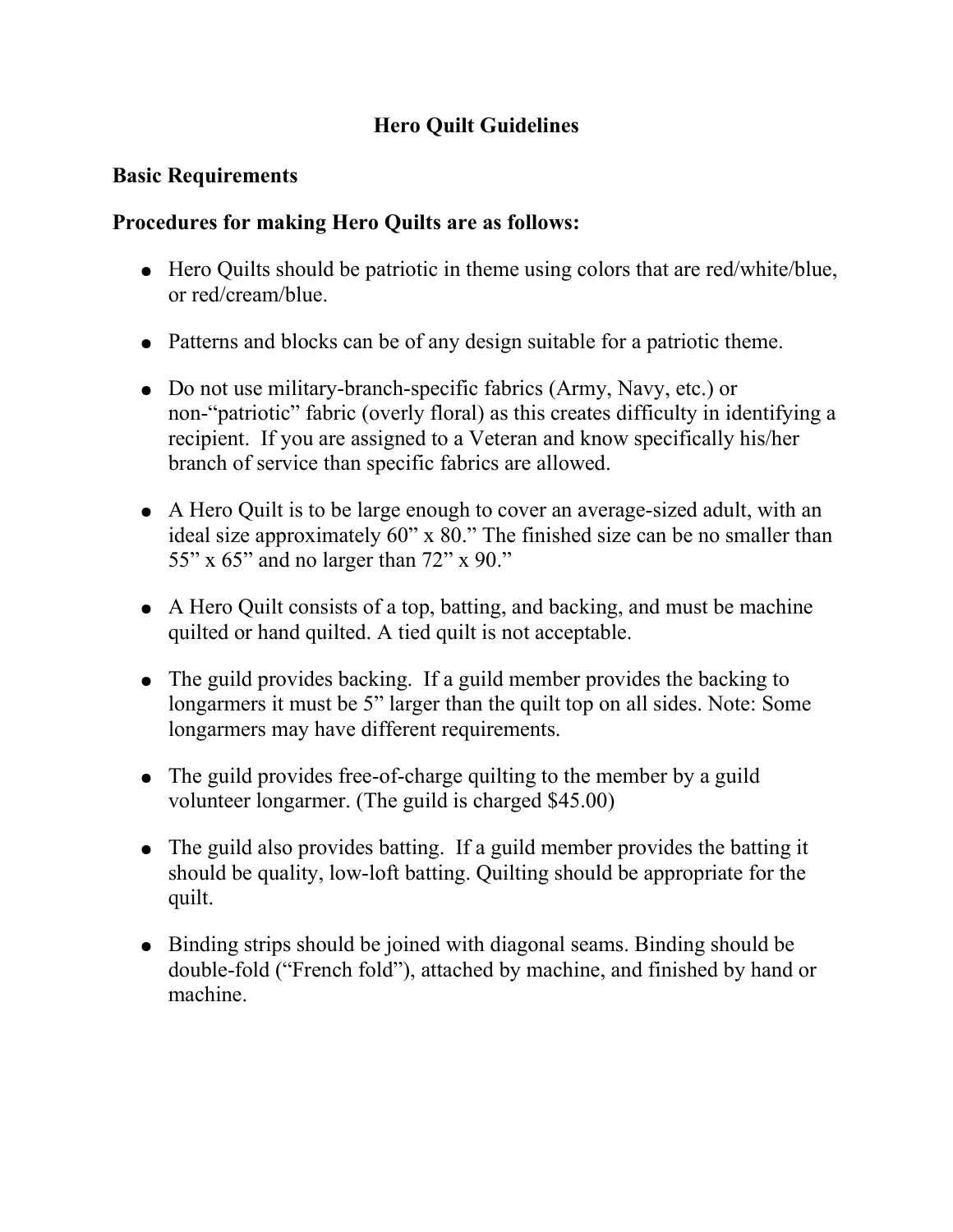• Each Hero Quilt must have a label that will be provided. Label is to be sewn **onto the back of the quilt in the bottom right corner**. Label should be placed 1/4" from the binding.

## **Schedule of events:**

- Kits made up and provided to piecers: throughout the year.
- Quilts pieced and returned to committee: July Guild Meeting.
- Quilts quilted and returned to piecers for binding and label: August Guild Meeting.
- Quilts returned to committee with completed label and binding: September Guild Meeting.
- Letter to veteran: Letters are mailed the third week in October and include a RSVP by November 1st.

#### **To nominate a veteran:**

A nomination form is available. We need the veteran's name, mailing address (such as PO Box and not necessarily their residence address), phone number and type of service, such as Navy – Korean War. Since we cannot ask for their age, we ask for service to determine their age so we can get quilts to the older Veterans sooner.

Mountain Piecemakers are honoring veterans who reside in Madison, Mitchell and Yancey counties of Western North Carolina. Nominees will be added to our list and will be awarded a quilt as soon as possible.

Priority is given to World War 2 and Korean veterans, then the guild awards as many quilts as possible within funding constraints. Any money donated to the Hero Quilt project during the year allows us to honor more veterans the following year. Mountain Piecemakers budget is determined each year based on the amount earned through ticket sales on the annual raffle of our opportunity quilt.